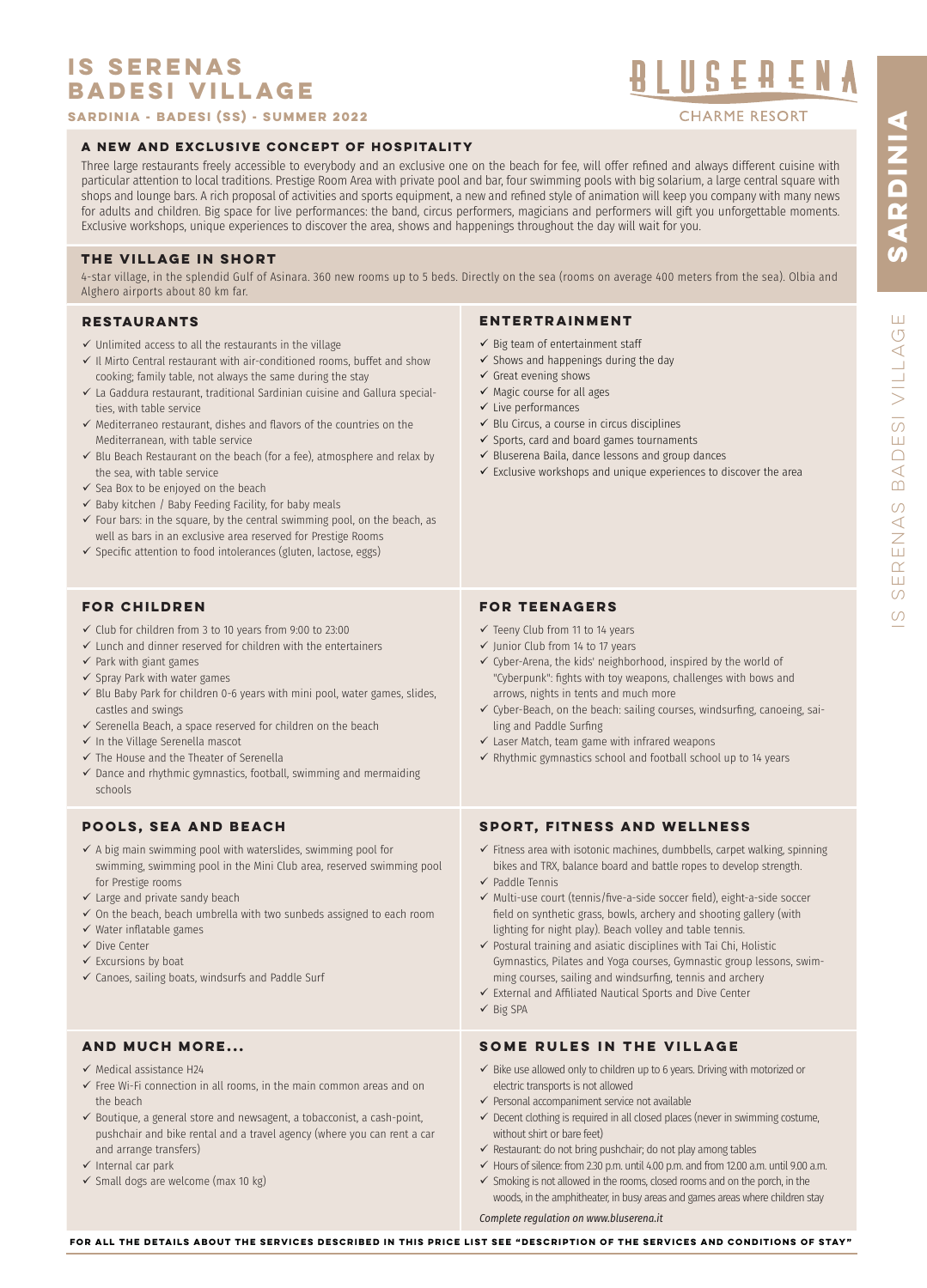# **ONLINE ONLY EXCLUSIVE ADVANTAGES**

If you or your agency book online

- $\checkmark$  Free cancellation up to 14 days before arrival
- $\checkmark$  2nd stay for free, for one person in special weeks
- $\checkmark$  If you are already a Bluserena customer: even more free drinks at the bar

# **BOARD OPTIONS**

# **FULL BOARD "PIÙ" - Bluserena Full Board treatment**

Buffet breakfast, lunch and dinner with show cooking, fltered tap water and draught wine are included. Table available for each family in the internal room of the main restaurant or at Il Patio, an outdoor terrace (to be booked); unlimited access to restaurants La Gaddura and Mediterraneo, Sea Box to enjoy on the beach area, assisted lunch and dinner for children with the entertainment staff, snacks on the beach, beach umbrella with two sunbeds. Use of Baby Kitchen/ Baby feeding facility.

### **ROOMS**

### **CLASSIC**

Classic Rooms are equipped with individually controlled air conditioning, TV 43- inch, Wi-Fi connection, fridge, safe, a kettle with tea and herbal teas and bathroom. Available Classic Garden rooms or rooms on the 1st floor with small balcony. Also available connected rooms and rooms for disabled guests. Dog Rooms are also available: Classic rooms with a fenced garden equipped with a kennel and a bowl.

# **"EXTRA" - Bluserena All-Inclusive Offer**

In addition of services of FULL BOARD "PIÙ": at the main Bar, caffetteria, tap drinks in 20 cl glasses, fruit juices, syrups, draft beer, slushes, wine, prosecco, tonic liqueurs and liqueurs, aperitifs and vermouth, grappa and from 5.30 p.m. until 7.30 p.m. also a selection of cocktails. During the meal tap drinks in 40 cl glasses (3 years of age and up). This service also includes one beach towel per person (12 years of age and up).

### **FAMILY**

Two-roomed rooms with one bathroom equipped with double TV with Sky for children and 2 free Serenella beach towels. The Family rooms for 4 people are of different types, to be requested during the confrmation step: Family 3 + 1, one room with double bed and single bed and the other room with single bed; Family 2 + 2, one room with double bed and the other room with two single beds; Family 2 + 1 + cot, one room with double bed and cot, the other room with single bed; for 5 guests the Family 3 + 2, one room with double bed and single bed, the other with two single beds. Some Families have a door that divides the two rooms. Available Family Garden or Family on the 1st floor, some with balcony.

### **PRESTIGE**

In an exclusive area with private pool and bar. They also have TV with SKY channels, open mini-bar (water, 2 soft drinks and beer), bathrobe in the room (from 18 years), rental of a beach towel per person (from 3 years) with daily change; premium accommodation on the beach in a reserved area with a beach umbrella and 3 sunbeds; access to the outdoor area of the wellness center with whirlpools and Kneipp path. For those who book the Prestige Room, exclusive family table, assigned for the entire duration of the stay. Prestige Garden or Prestige on the 1st floor available, some with balcony.

# **PRICES**

| PRICES PER PERSON PER DAY IN DOUBLE ROOM<br>Arrivals and departures on Sunday, on the days indicated<br>in the table and, on request, on different days. For stays<br>from 1 to 3 nights with a Saturday night, "Short Stay"<br>rates. Room delivery starting from 2.30 pm, guaranteed<br>by 4.00 pm; release at 10.00, subject to purchase of the<br>"Late Check-Out". |                                                                                | A<br>Fri<br>26/5<br>5/6 | B<br>5/6<br>12/6 | $\mathbf c$<br>12/6<br>19/6 | D<br>19/6<br>26/6 | Е<br>26/6<br>3/7 | F<br>3/7<br>17/7 | G<br>17/7<br>31/7 | н<br>31/7<br>7/8 | 7/8<br>14/8<br>21/8<br>28/8 | 14/8<br>21/8 | M<br>28/8<br>4/9 | N<br>4/9<br>11/9 | $\mathbf{o}$<br>11/9<br>25/9 |
|-------------------------------------------------------------------------------------------------------------------------------------------------------------------------------------------------------------------------------------------------------------------------------------------------------------------------------------------------------------------------|--------------------------------------------------------------------------------|-------------------------|------------------|-----------------------------|-------------------|------------------|------------------|-------------------|------------------|-----------------------------|--------------|------------------|------------------|------------------------------|
| <b>CLASSIC</b><br><b>ROOM</b>                                                                                                                                                                                                                                                                                                                                           | PIÙ - Bluserena Full Board                                                     | 98                      | 109              | 131                         | 135               | 142              | 152              | 156               | 160              | 170                         | 194          | 137              | 114              | 94                           |
|                                                                                                                                                                                                                                                                                                                                                                         | <b>EXTRA - Bluserena All Inclusive</b>                                         | 111                     | 122              | 144                         | 148               | 156              | 166              | 170               | 174              | 184                         | 208          | 151              | 128              | 107                          |
| <b>FAMILY</b><br><b>ROOM</b>                                                                                                                                                                                                                                                                                                                                            | € 25 supplement per "Classic" Room per day. Minimum stay 4 people in the room. |                         |                  |                             |                   |                  |                  |                   |                  |                             |              |                  |                  |                              |
| <b>PRESTIGE</b><br><b>ROOM</b>                                                                                                                                                                                                                                                                                                                                          | PIÙ - Bluserena Full Board                                                     | 119                     | <b>130</b>       | 152                         | 156               | 168              | 178              | 182               | 186              | 196                         | 220          | 163              | 140              | 115                          |
|                                                                                                                                                                                                                                                                                                                                                                         | <b>EXTRA - Bluserena All Inclusive</b>                                         | 132                     | 143              | 165                         | 169               | 182              | 192              | 196               | <b>200</b>       | <b>210</b>                  | 234          | 177              | 154              | 128                          |

### **garden room**

Classic room with garden on the ground floor, weekly supplement € 42 per room, per week(discount for "Club BluserenaPiù"). Family and Prestige Garden Rooms without extra charge. Subject to availability, to be booked in advance.

### **il patio**

Outdoor terrace, outside the main restaurant, with table available for each family. For those who book Il Patio will be assigned the same table for all the duration of the stay. Free, to be booked upon confrmation, subject to availability.

### **Blu Beach RESTAURANT**

Possibility to have lunch at Blu Beach Restaurant, by the sea, to be booked on site subject to availability. € 22 per person, children 0-3 years free, children 3-12 years 50% discount.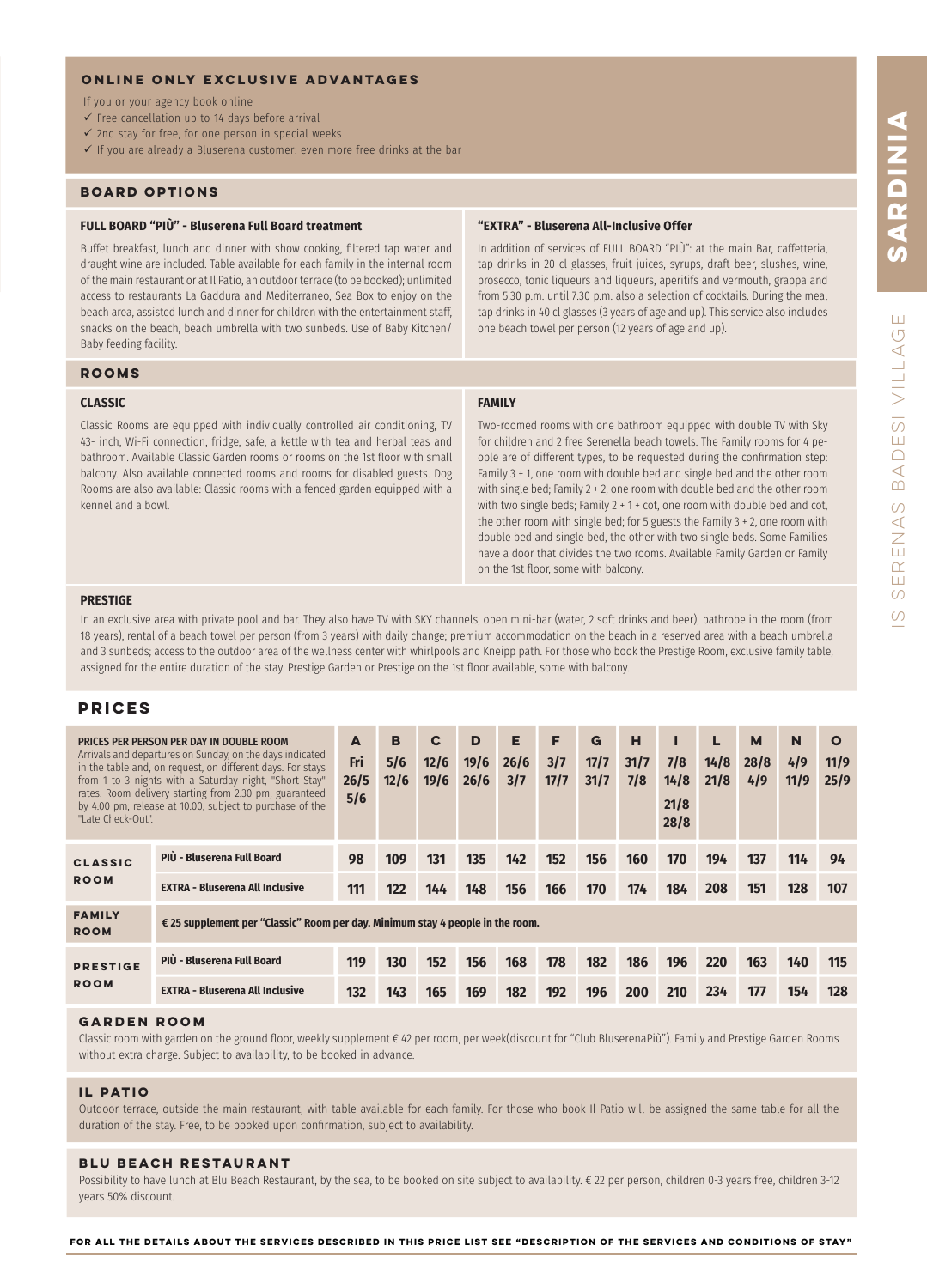ERENAS

 $\circ$  $\circ$ 

# **coccinella baby care**

For children 0-3 years old. In the room there is a cot, changing table, toilet reducer (on request), bottle warmer, baby bath tub and linen set, Baby Kit (products for cleaning children); use of Baby Kitchen / Baby Feeding Facility, high chair in the restaurant; access to Blu Baby Park, a custom-made playground for children from 0 to 6 years. Compulsory fee for each child between 0 and 3 years old, per week € 77 up to 7/8 and from 4/9, € 84 from 7/8 to 4/9.

# **3rd, 4th AND 5th BED REDUCTIONS**

Children 3-8 years: in 3rd bed 80% up to 19/6 and from 11/9 onwards, 70% from 19/6 to 7/8, 50% from 7/8 to 11/9, in 4th and 5th bed 60% until 19/6 and from 11/9 onwards, 50% from 19/6 to 7/8, 40% from 7/8 to 11/9; Children 8-12 years: in 3rd bed 60% up to 19/6 and from 11/9 onwards, 50% from 19/6 to 7/8, 40% from 7/8 to 11/9, in 4th and 5th bed 40% until 19/6 and from 11/9 onwards, 30% from 19/6 to 11/9; Children 12-18 years: in 3rd bed 40%, in 4th and 5th bed 20%; Adults: in 3rd bed 20%, in 4th and 5th bed 10%. Ages are intended for years not completed.

# **CLUB CARD**

Mandatory (from 3 years of age): € 39 per person per week (for the first week), from the eighth night € 5 per person per day.

# **SINGLE POOM**

Room with French bed, 120 cm wide. Supplement per day € 33 until 26/6 and from 11/9; € 56 from 26/6 to 17/7 and from 4/9 to 11/9; € 61 from 17/7 to 7/8 and from 28/8 to 4/9;  $\epsilon$  71 from 7/8 to 28/8. Subject to limited availability.

# **DOUBLE ROOM WITH SINGLE USE**

Daily supplement € 44 until 26/6 and from 11/9; € 98 from 26/6 to 17/7 and from 4/9 to 11/9; € 107 from 17/7 to 7/8 and from 28/8 to 4/9; € 125 from 7/8 to 28/8. Subject to limited availability.

# **dog room**

Small dogs allowed (up to 10 kg) with a supplement of € 25 per day; only if booked upon confirmation, for a minimum stay of 5 nights, € 15 per day. Classic room with fenced garden, equipped with kennel and bowl. Limited availability, to be booked.

# **EXCLUSIVE ADVANTAGES ONLY FOR THOSE WHO BOOK ONLINE**

Only if you or your agency book online on www.bluserena.it without telephone support:

# **FREE CANCELLATION UP TO 14 DAYS BEFORE THE BEGINNING OF THE HOLIDAY.**

**FREE BAR CONSUMPTIONS FOR ALREADY BLUSERENA CUSTOMERS:** € 1.50 for Welcome customers, € 2.50 for Silver customers, € 3 for Golden customers, € 3.50 for Platinum and Platinum Plus customers and € 4 for Diamond customers per person per day. For children from 0 to 18 years of age, the values are reduced in proportion to the price list discount on the pension. For details see the rules of the BluserenaPiù Club.

**2nd STAY FREE FOR ONE PERSON.** 100% discount for one person on the 2nd stay 2022, during the week to choose from those published in the area www.bluserena. it/happyweeks, in a period other than the first stay. Terms of use of the discount: valid for stays of one week in a Classic Room (consisting of at least 2 adults) in PIÙ - Bluserena Full Board, for the summer season 2022; transferable to 1st degree relatives who are not already Bluserena customers and who do not already have a confirmed booking for summer 2022. In no case can the discount be used for services other than those described above or in 2023. For accompanying persons the conditions of stay published on the official price lists are valid. Cannot be combined with any Bluserena offers. For details of the concessions see "Descriptions of services and conditions of stay".

# **IDEAS TO SAVE MONEY**

### **ADULT + CHILD, DISCOUNTS UP TO 70%**

Discounts also for children in 2nd bed! The following discounts apply to children in 2nd bed. To 19/6 and from 11/9 onward: 0-3 years 70%, 3-8 years 60%, 8-12 years 40%, 12-18 years 20%. From 19/6 to 7/8: 0-3 years 50%, 3-8 years 40%, 8-12 years 20%, 12-18 years 10%. From 7/8 to 11/9: 0-3 years 30%, 3-8 years 20%, 8-18 years 10%. Children 0-3 years payment of the mandatory fee for Coccinella Baby Care. Offer subject to limited availability.

# **SHORT STAYS, FROM 1 TO 3 NIGHTS (SATURDAY INCLUDED)**

| PRICES PER PERSON PER DAY IN DOUBLE ROOM<br>Rates for stays from 1 to 3 nights with Saturday night.<br>For any other stay, for reductions and supplements.<br>see the previous table. |               | A<br>Fri<br>27/5<br>5/6 | в<br>5/6<br>12/6 | C<br>12/6<br>19/6 | D<br>19/6<br>26/6 | Е<br>26/6<br>3/7 | F<br>3/7<br>17/7 | G<br>17/7<br>31/7 | н<br>31/7<br>7/8 | 7/8<br>14/8<br>21/8<br>28/8 | L<br>14/8<br>21/8 | M<br>28/8<br>4/9 | N<br>4/9<br>11/9 | $\circ$<br>11/9<br>25/9 |
|---------------------------------------------------------------------------------------------------------------------------------------------------------------------------------------|---------------|-------------------------|------------------|-------------------|-------------------|------------------|------------------|-------------------|------------------|-----------------------------|-------------------|------------------|------------------|-------------------------|
| <b>CLASSIC</b><br><b>ROOM IN</b><br>PIÙ-<br><b>BLUSERENA</b><br><b>FULL BOARD</b>                                                                                                     | 1 night stay  | 167                     | 185              | 223               | 230               | 241              | 258              | 265               | 272              | 289                         | 330               | 233              | 194              | 160                     |
|                                                                                                                                                                                       | 2 nights stay | 147                     | 164              | 197               | 203               | 213              | 228              | 234               | 240              | 255                         | 291               | 206              | 171              | 141                     |
|                                                                                                                                                                                       | 3 nights stay | 132                     | 147              | 177               | 182               | 192              | 205              | 211               | 216              | 230                         | 262               | 185              | 154              | 127                     |